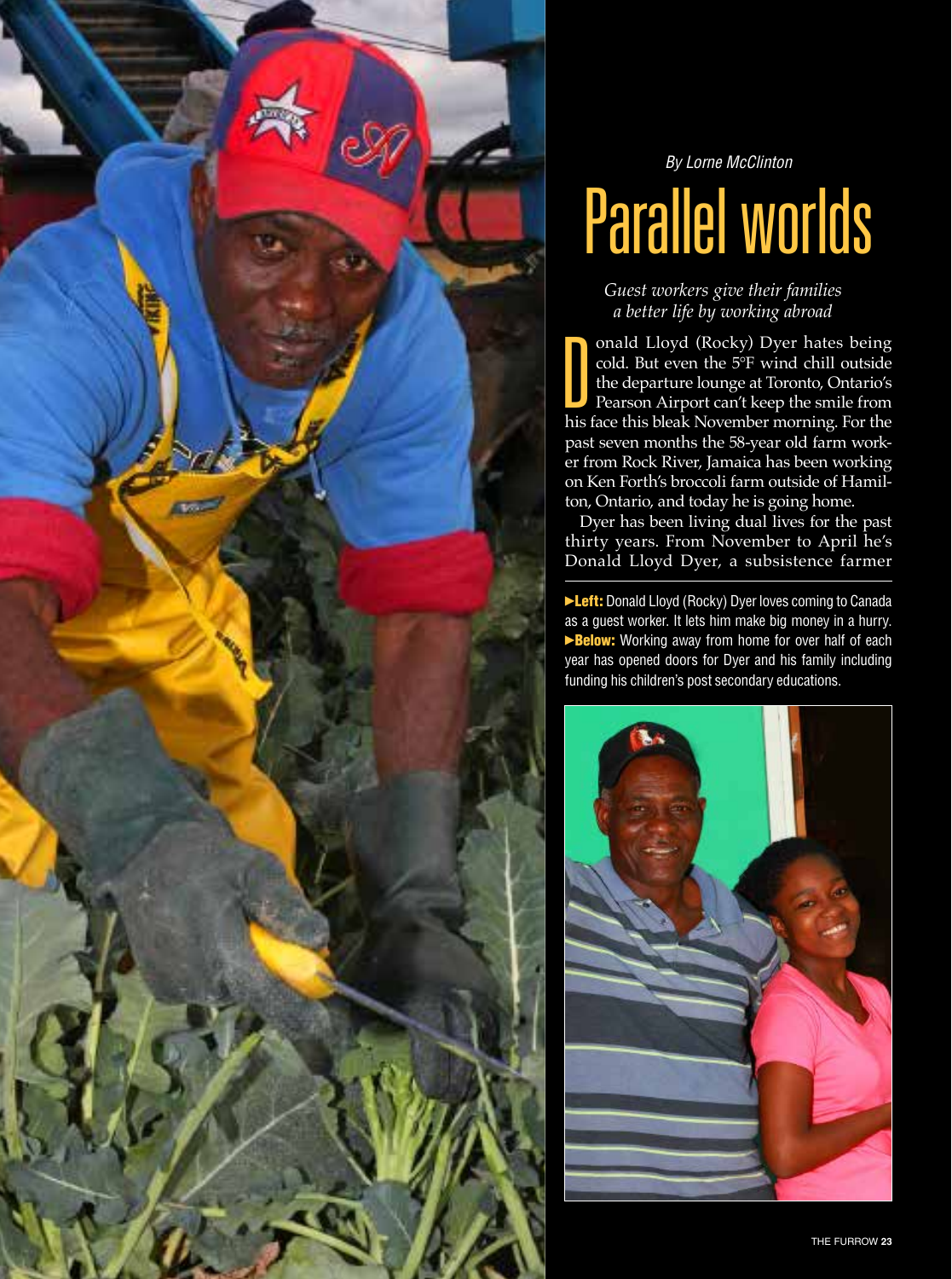



**Top:** Jamaican workers have to learn to dress in layers to ward off the cold temperatures in the Spring and Fall. > Above: Rocky has worked for Ken Forth for 30 years. He attended Forth's second wedding.

living on the rugged farm that his grandmother left him, in Clarendon Parish, Jamaica. He's been married to his wife Carmen for 25 years. They have four children, Tajana, Ryan, Trishauna and Tanease. He also has two older children from a previous relationship.

Guest worker. For the rest of the year he's known by his nickname, Rocky, while he works legally in Canada as a farm laborer under the Seasonal Agriculture Worker Program (SAWP). The program, the oldest of that country's multiple temporary foreign worker programs, is vaguely similar to the H-2A guest worker visa program that U.S. farmers use.

Rocky lives on Forth's farm in dormitorystyle living quarters with 16 other Jamaican men. For guest workers, just like Atlantic Canadians working in the oilsands in Northern Alberta, life away from home revolves around work. Planting — picking — processing packaging; whatever needs to be done. The hours are long; the longer the better.

"It's okay because that's what you came here for," Rocky says. "You didn't come here to sport, you came to work."

Whole sectors of the agriculture industry in both Canada and the U.S. depend on foreign workers with Rocky's type of attitude for their labor needs. Most horticulture operations

would be forced out of business without them.<br>
en Forth, Rocky's employer, is the president of F.A.R.M.S., a farmer-run organization that co-ordinates the SAWP. His<br>
experience finding local workers is fairly en Forth, Rocky's employer, is the president of F.A.R.M.S., a farmer-run organization that co-ordinates the SAWP. His experience finding local workers is fairly typical. While his operation is located inside the corporate limits of Hamilton, a major industrial city that's suffered from high unemployment since 2008, he finds it virtually impossible to find locals willing to head out to the countryside for a manual farm labor job.

International Harvest, A Case Study of How Foreign Workers Help American Farms Grow Crops - and the Economy, a 2013 report analyzing farm labor in North Carolina, by the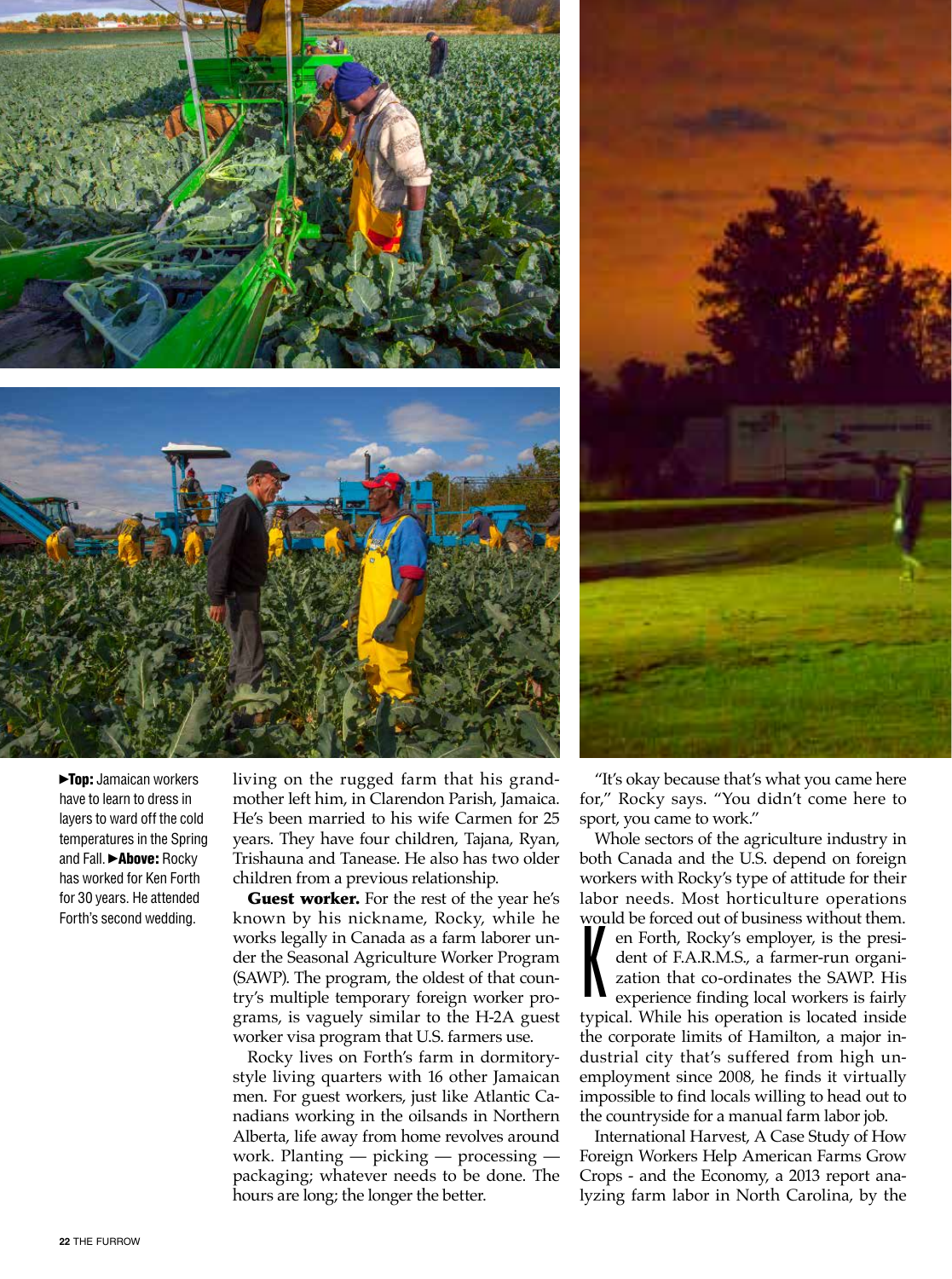

before dawn. ►Right: Rocky cooks his own meals in his residence's commercial kitchen. He lives in dormitorystyle accomodations with sixteen other Jamaican men. Accomodations have to meet all the SAWP standards.

Partnership for a New American Economy and the Center for Global Development in Washington, DC, reached the same conclu sion. In fact, study author, Michael Clemens, wrote that there is virtually no supply of na tive manual farm laborers in North Carolina and that they do not take jobs on farms no matter how bad the economy becomes.

Despite how important temporary foreign workers and immigrants are to the agriculture sector their presence is a hot political issue on both sides of the Canada and U.S. border. All the noise makes it easy to forget that they are real people with real goals. Most, like Rocky, come here to work hard to improve the lives of<br>their families back home. **Above:** Work days can be very long, sometimes the start before dawn. **-Right:** Rocky cooks his own meals in his residence's commercial kitchen. He lives in dormitory-style accomodations with sixteen other Jamaican men. A

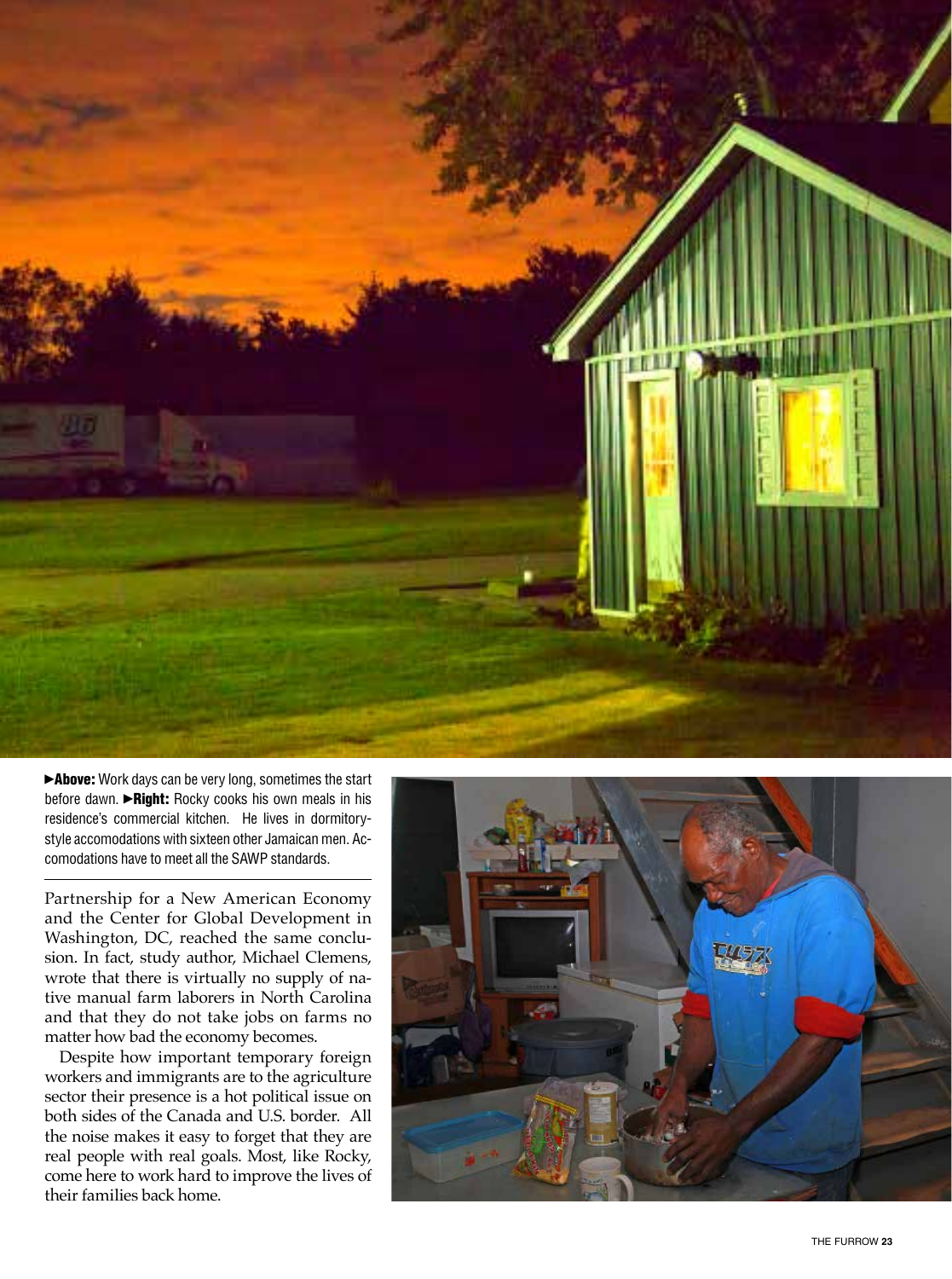



▶ Above: Abe Demontagnac, one of the other old timers, has worked at Forth's, with Rocky, for 18 years. Both men are decades older than the average guest worker. **>Left:** Dyer and his Grandson Ryan spend time together to recon nect in the winters when Dyer's back from Canada.

"A typical temporary worker is male and comes from a very poor area where there aren't a lot of options for making money," says Maria Eugenia de Luna Villalón, a language professor at Wilfred Laurier University, in Waterloo, Ontario, who's taken a special inter est in migrant labor issues. "They have a bit of that adventurer spirit and have a really strong desire to make a better life for their family."

Rocky, at 58, is twice the age of the average guest worker. Two other old timers work with him, he says, but he's the oldest on the crew.

"Working in Canada lets me make big mon -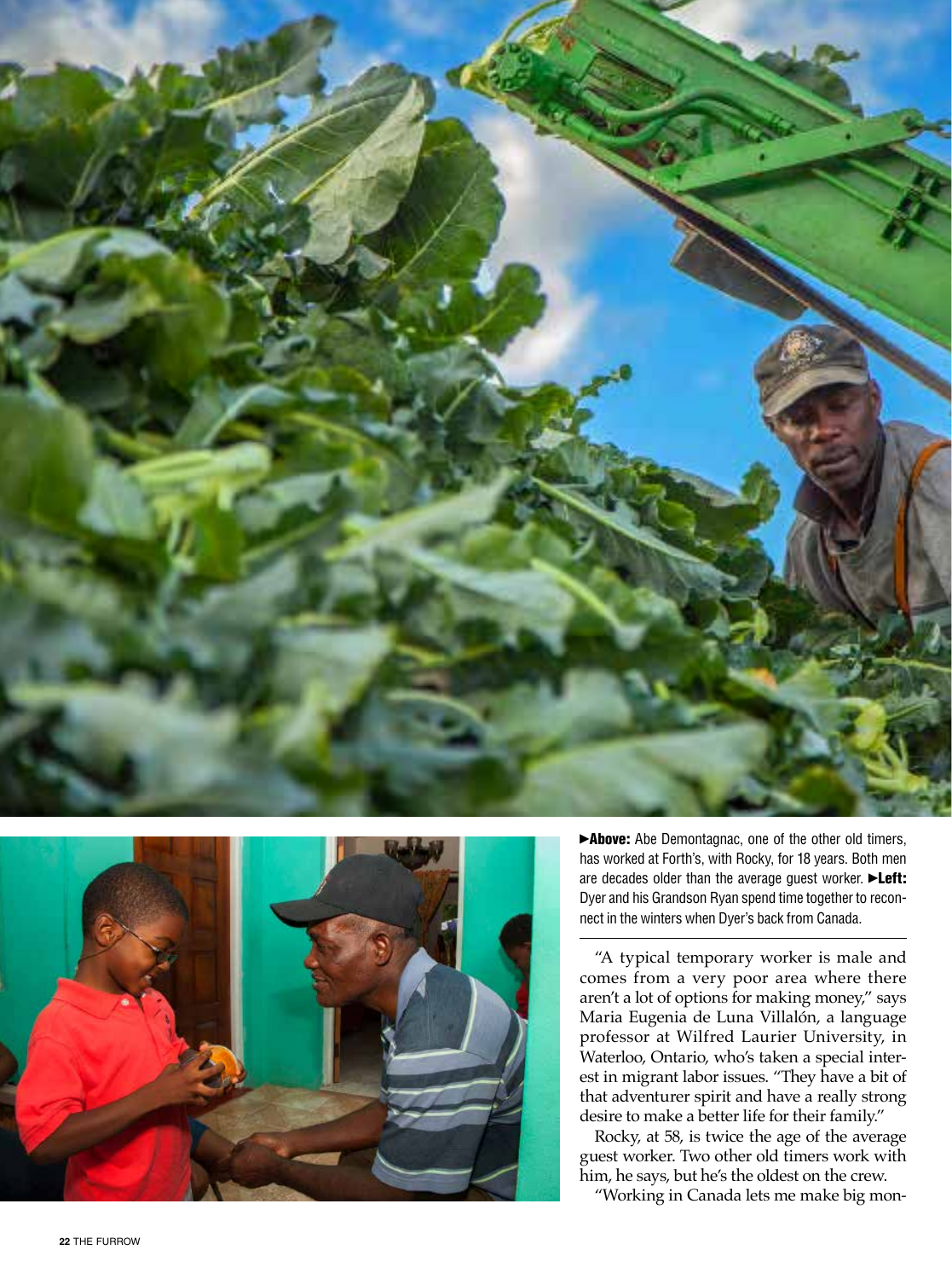





ey in a hurry," Dyer says. "I built my house (in Rock River) out of there, sent my children to school out of there. It (SAWP) lets me put food on the table so nobody goes hungry."

ven though Ontario guest workers, like Rocky, are generally just paid the provincial minimum wage, that's big money for someone from Jamaica, Mexico, or one of the other countries that send workers to Canada through SAWP. Six months of manual farm labor in Canada lets Dyer make as much money as he could earn in five years in Jamaica.  $\sum_{1}^{6n}$ 

"Donald Lloyd's work through the program (SAWP) has given our family opportunities that we wouldn't have had if he stayed in Jamaica," Carmen Dyer says. "He has no skills per se and jobs here are hard to get."

Remittances, the money workers send back to their families, are vitally important to the economy in their home country too. According to Bank of Jamaica statistics, remittances are the country's largest source of foreign currency. They are second only to oil in Mexico.

Less poverty. "These worker's earnings have an impact on the local Jamaican economy allowing for investment in small business and farm operations," says Janice Miller, the Jamaican High Commissioner to Canada in a prepared statement. "This has led to a multiplier effect which has assisted in reducing unemployment and in alleviating poverty levels. Higher employment levels have also resulted in more social stability in the country."

While guest worker program earnings open doors for workers and their families they come with a high personal cost. They can become detached from life at home and often remain strangers in a strange land up north.

Top: Rocky does what ever jobs need to be done at Forth's operation.

Above: Dyer and his wife Carmen talk nearly every night on their cellphones when Rocky is in Canada. Before cellphones they kept in touch by writing letters.